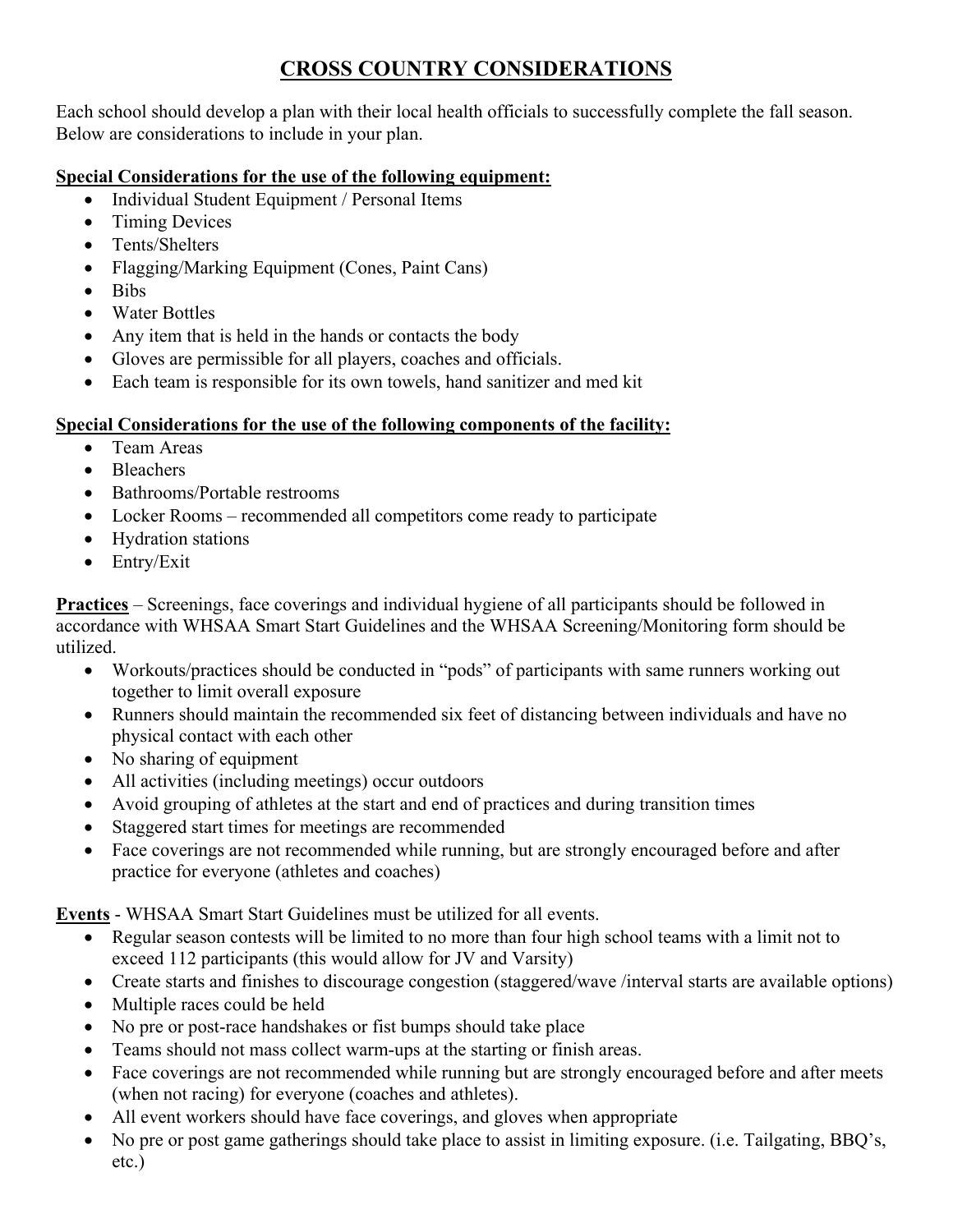#### **Post Season**:

If a conference decides to hold a Conference Meet, it must meet the guidelines of the regular season. The State Meet will be at three separate sites with a 1:00 p.m. start time.

## **All NFHS Rules Considerations for Cross Country should be utilized as appropriate.**



# **2020-21 Cross Country Considerations**

In support of the Guidance for Opening Up High School Athletics and Activities, the NFHS Track and Field Rules Committee offers this document for state associations to consider whether any possible rules could be altered for the 2020-21 season. The considerations outlined in this document are meant to decrease potential exposure to respiratory droplets by encouraging social distancing, limiting participation in administrative tasks to essential personnel and allowing for appropriate protective equipment.

Note: This is not an exhaustive list and there might be additional steps in each school, city, and state to help prevent the spread of virus. Even when taking all precautions, there will still be risk of transmitting illnesses. Everyone should stay vigilant about the health of members of their teams. Lastly, the situation with Covid-19 is rapidly changing. These considerations may quickly become outdated. Please keep up with the latest from the CDC and other health officials in your state.

## **Return to Competition**

### **General Considerations**:

- Social distancing of at least 6 feet should be maintained at all times. No hugging, shaking hands, or fist bumps for support/encouragement.
- Cross country meets should consider using staggered, wave or interval starts.
- Possible Rule Modifications:
	- o 8-1-3a: Consider widening the course to at least 6 feet at its narrowest point.
- Finish:
	- $\circ$  Consider using finish corrals and FAT timing for larger meets as easier to distance at finish.
	- o With no FAT timing system consider alternative means of finish place and time to address congestion at finish line.
	- $\circ$  Consider using image-based equipment at finish to assist with picking place to avoid congestion.
- Clean and disinfect frequently touched surfaces and exercise equipment.
- *Pre and Post Game Ceremony:* Establish cross country specific social distancing meet protocols including the elimination of handshakes before and after the match.

### **Considerations for Coaches**:

- Communicate your guidelines in a clear manner to students and parents.
- Consider conducting workouts in "pods" of same students always training and rotating together in practice to ensure more limited exposure if someone develops an infection.